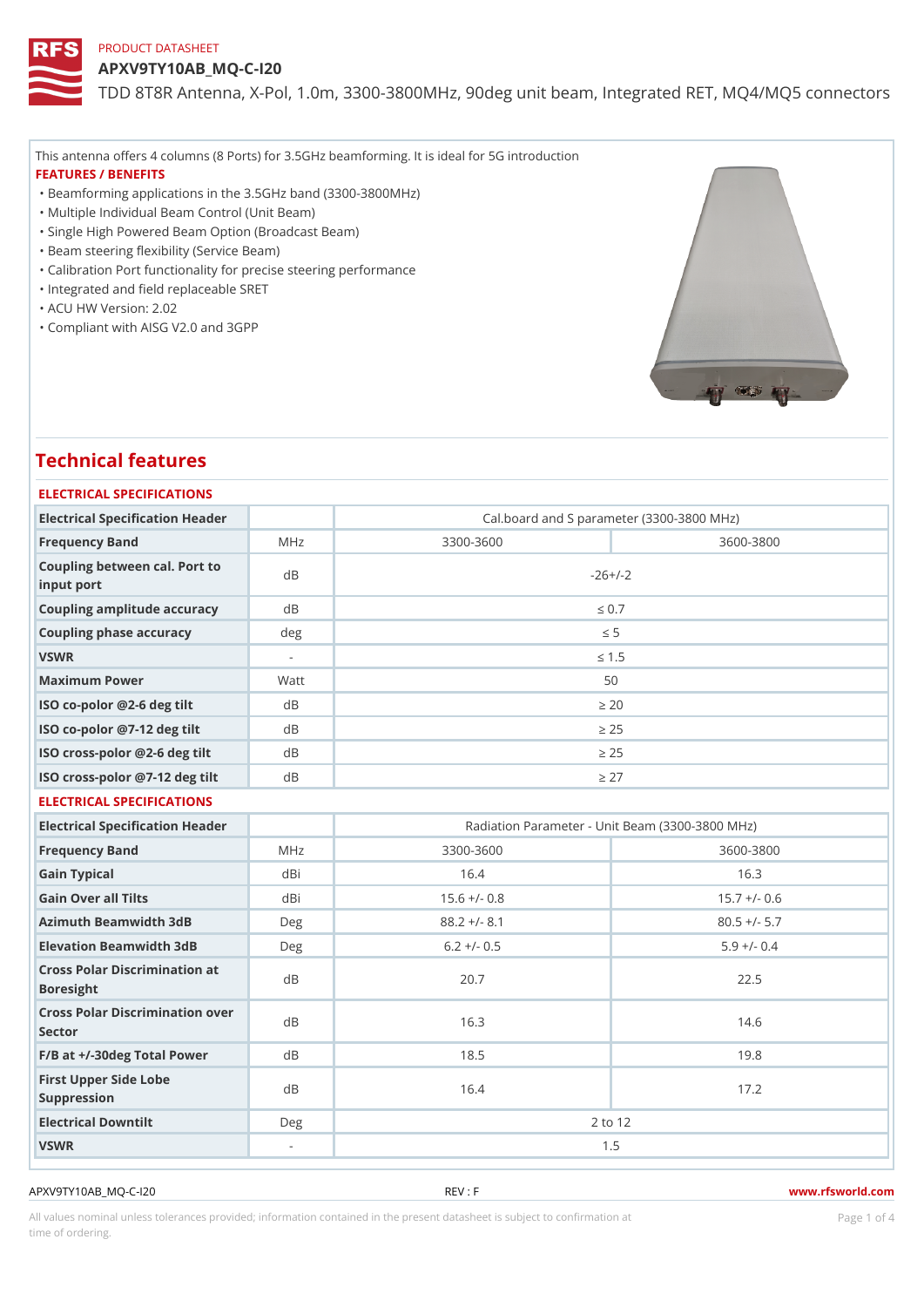APXV9TY10AB\_MQ-C-I20

TDD 8T8R Antenna, X-Pol, 1.0m, 3300-3800MHz, 90deg unit beam, Inte

| ELECTRICAL SPECIFICATIONS                  |                             |                                                   |                                                    |  |
|--------------------------------------------|-----------------------------|---------------------------------------------------|----------------------------------------------------|--|
| Electrical Specification Header            |                             |                                                   | Radiation Parameter - Broadcasting Beam (3300-3800 |  |
| Frequency Band                             | MHz                         | 3300-3600                                         | 3600-3800                                          |  |
| Gain Typical                               | dBi                         | 17.6                                              | 17.6                                               |  |
| Gain Over all Tilts                        | dBi                         | $17.0 +/- 0.6$                                    | $17.0 +/- 0.6$                                     |  |
| Azimuth Beamwidth 3dB                      | Deg                         | $62.2$ +/- 15.3                                   | $59.1 +/- 5.7$                                     |  |
| Elevation Beamwidth 3dB                    | Deg                         | $6.2 +/- 0.7$                                     | $5.9 +/- 0.5$                                      |  |
| $F/B$ at $+/-30$ deg Total PowerdB         |                             | 20.6                                              | 21.6                                               |  |
| First Upper Side Lobe<br>Suppression       | d B                         | 12.8                                              | 17                                                 |  |
| Electrical Downtilt                        | D e g                       |                                                   | 2 to 12                                            |  |
| VSWR                                       | $\Delta \sim 10^{-1}$       |                                                   | 1.5                                                |  |
| ELECTRICAL SPECIFICATIONS                  |                             |                                                   |                                                    |  |
| Electrical Specification Header            |                             |                                                   | Radiation Parameter - Working Beam (3300-3800 MHz  |  |
| Frequency Band                             | MHz                         | 3300-3600                                         | 3600-3800                                          |  |
| Gain Typical                               | dBi                         | 21.3                                              | 20.9                                               |  |
| Gain Over all Tilts                        | dBi                         | $20.7$ +/- 0.6                                    | $20.5$ +/- 0.4                                     |  |
| Azimuth Beamwidth 3dB                      | $D \in \mathfrak{g}$        | $24.9$ +/- 1                                      | $23.5 +/- 0.6$                                     |  |
| Elevation Beamwidth 3dB                    | Deg                         | $6.1 +/- 0.6$                                     | $5.9$ +/- 0.4                                      |  |
| F/B at +/-30deg Total PowerdB              |                             | $24.9$                                            | 23.8                                               |  |
| First Upper Side Lobe<br>Suppression       | d B                         | 15.6                                              | 19.1                                               |  |
| Electrical Downtilt                        | Deg                         |                                                   | 2 to 12                                            |  |
| VSWR                                       | $\mathcal{L}_{\mathcal{A}}$ |                                                   | 1.5                                                |  |
| ELECTRICAL SPECIFICATIONS                  |                             |                                                   |                                                    |  |
| Impedance                                  | Ohm                         |                                                   | 50                                                 |  |
| Polarization                               | Deg                         | ±45°                                              |                                                    |  |
| MECHANICAL SPECIFICATIONS                  |                             |                                                   |                                                    |  |
| Dimensions - H x W x D                     | $mm$ (in)                   |                                                   | 1050 x 288 x 118 (41.3 x 11.3 x 4.6)               |  |
| Weight (Antenna Only)                      | kg (lb)                     | 10.5(23.1)                                        |                                                    |  |
| Weight (Mounting Hardware kg (lb)<br>only) |                             | 4.5(9.9)                                          |                                                    |  |
| Packing size- HxWxD                        | $mm$ (in)                   | 1300 x 370 x 196 (51.2 x 14.6 x 7.7)              |                                                    |  |
| Shipping Weight                            | kg (lb)                     | 19(41.9)                                          |                                                    |  |
| Connector type                             |                             | 2x Cluster connectors MQ4/MQ5 + 2 AISG connectors |                                                    |  |
| Radome Material / Color                    |                             |                                                   | ASA / Light Grey RAL7035                           |  |
| TESTING AND ENVIRONMENTAL                  |                             |                                                   |                                                    |  |
| Temperature Range                          | $^{\circ}$ C ( $^{\circ}$ F | $-40$ to 60 ( $-40$ to 140)                       |                                                    |  |
| Lightning protection                       |                             | DC Ground                                         |                                                    |  |
| Survival/Rated Wind Velocikm/h             |                             | 200 (150)                                         |                                                    |  |
| Wind Load @ Rated Wind Front               |                             | 218                                               |                                                    |  |
| Wind Load @ Rated Wind Sidb                |                             | 224                                               |                                                    |  |
| Wind Load @ Rated Wind ReaN                |                             |                                                   | 253                                                |  |
|                                            |                             |                                                   |                                                    |  |

APXV9TY10AB\_MQ-C-I20 REV : F www.rfsworld.com

All values nominal unless tolerances provided; information contained in the present datasheet is subject to Pcaognéio 21 matio time of ordering.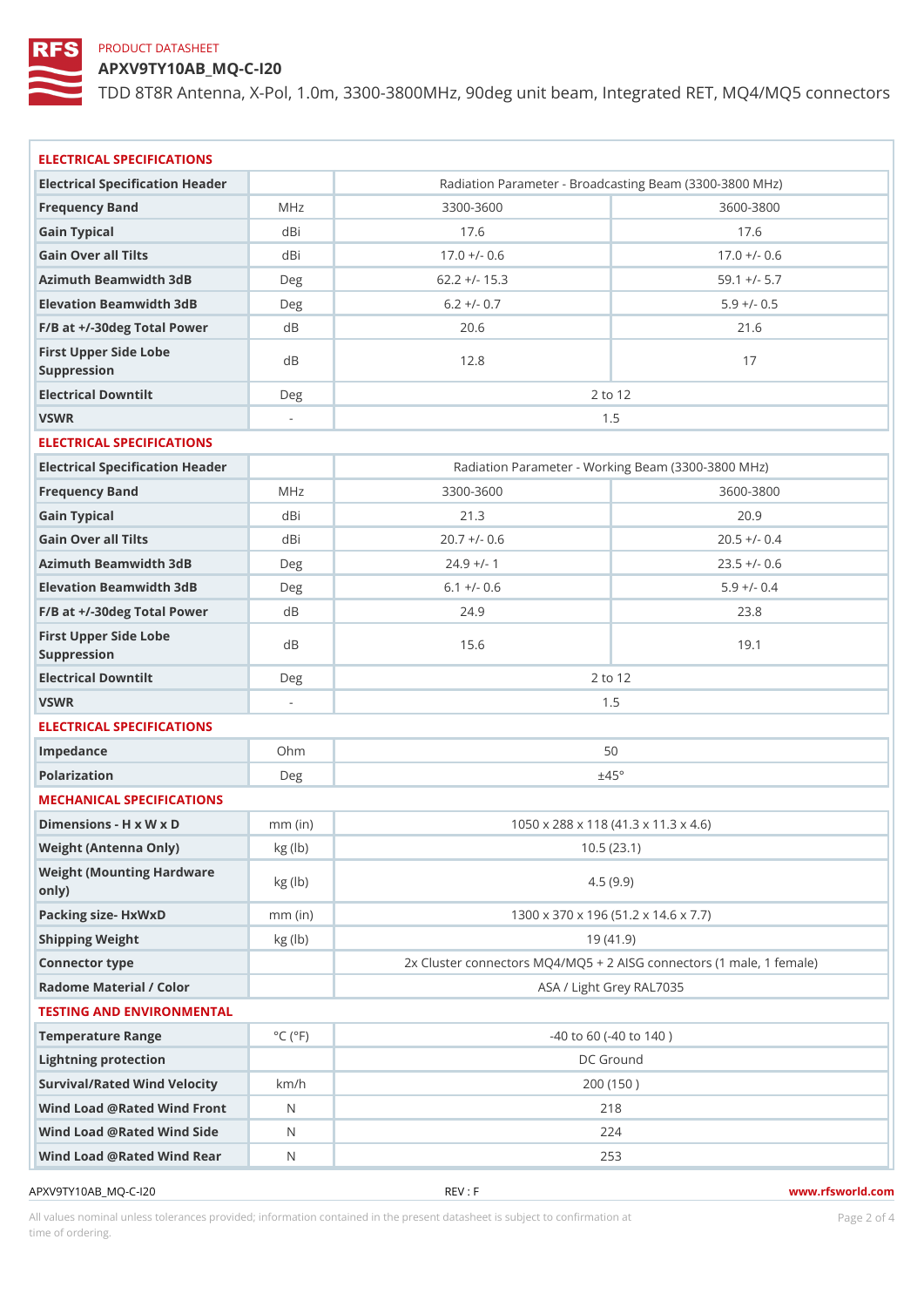APXV9TY10AB\_MQ-C-I20

TDD 8T8R Antenna, X-Pol, 1.0m, 3300-3800MHz, 90deg unit beam, Inte

| ORDERING INFORMATION                                |               |  |                |                                                      |  |  |  |
|-----------------------------------------------------|---------------|--|----------------|------------------------------------------------------|--|--|--|
| Order No.                                           | Configuration |  |                | Mounting HardwaMeunting pipe DiameStheirpping Weight |  |  |  |
| APXV9TY10AB MQ-C-120 Internal RET(ACU-120-BAPM50-B1 |               |  | $50 - 110$ m m | 19.0 Kg                                              |  |  |  |

# APXV9TY10AB\_MQ-C-I20 REV : F www.rfsworld.com

All values nominal unless tolerances provided; information contained in the present datasheet is subject to PcapgéinGM attional time of ordering.